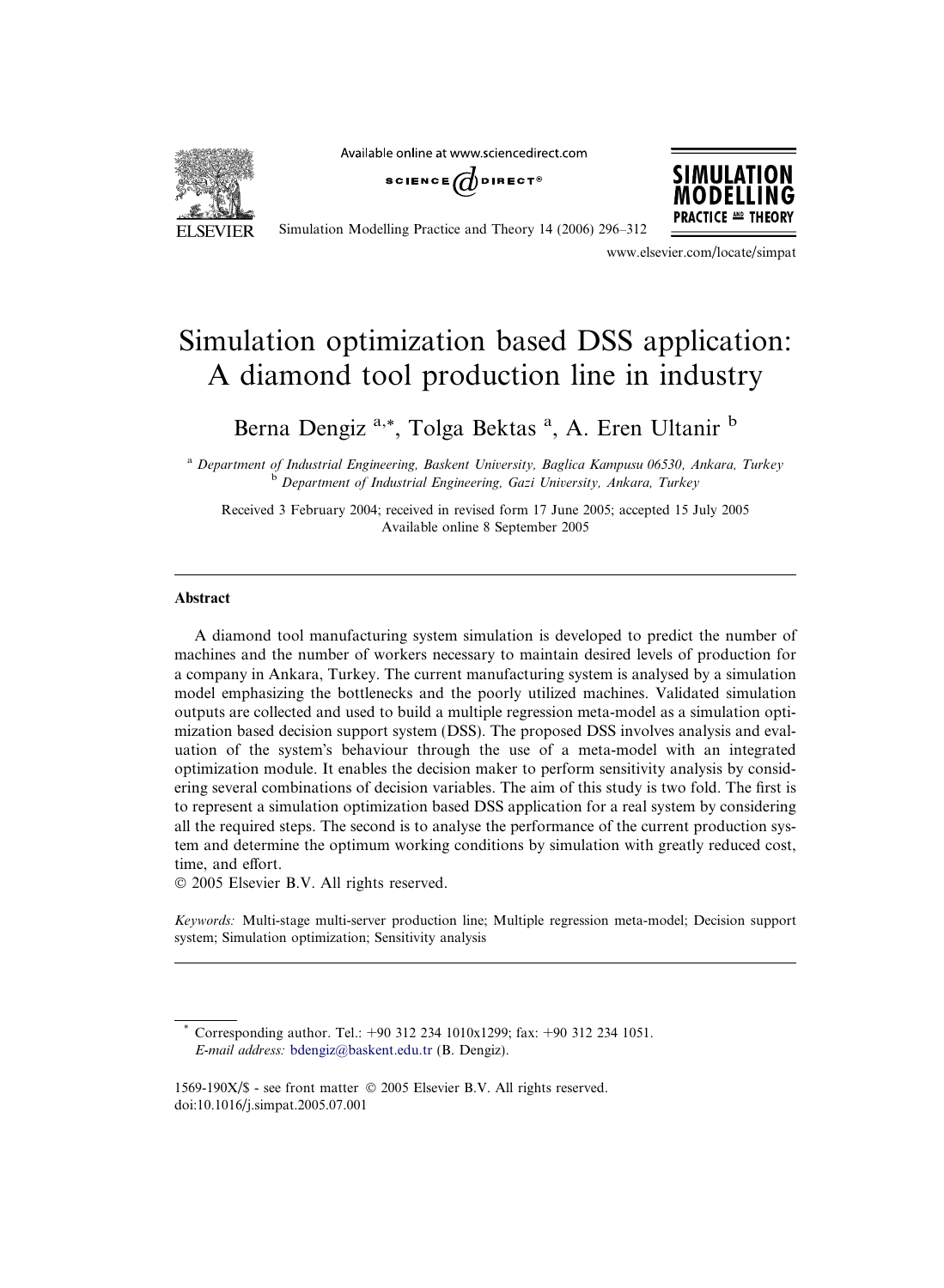#### 1. Introduction

In todays highly competitive industry, a company must be able to adapt to its customers' ever-changing needs and improve the quality of its products in order to survive. It is important that the company responds quickly to rapid changes in technology, demand fluctuations, and design changes. These needs have forced many companies to put emphasis on automated systems to improve productivity and quality, while reducing cost simultaneously. When the systems under investigation are complex—as is often the case in manufacturing environments—it becomes impossible to find analytical solutions. Because of the complex stochastic characteristics of such systems, simulation is used to predict their behaviour as a powerful management science and operations research (MS and OR) technique. In other words, simulation—an alternative method to analytic tools—overcomes the complexities of large-scale stochastic systems. However, the major drawback of simulation for practical applications is that it is computationally time consuming. This study demonstrates how the outputs from a complex DSS were transformed into a simple DSS and how a meta-model and an optimization module were integrated. Simulation models show the dependence between the controllable variables and the outcomes. Simulation models yield probabilistic (variable) outputs. A DSS is an interactive, flexible and adaptable computer-based information system that utilizes decision rules, a model, and a model base with a comprehensive database. Thus, a DSS supports a complex decision-making process and increases its effectiveness. Garry and Scott-Morton [\[9\]](#page--1-0) and Keen and Scott-Morton [\[10\]](#page--1-0) aid the decision maker in addressing unstructured or semi-structured decisions.

### 1.1. A case study: diamond tool production line in industry

A typical socket product is the main part of a diamond circular saw and ancillary equipment, which are produced on a multi-stage, multi-server production line at a diamond tool company. Socket production lines usually include multi-stage processes involving cold press, hot press, stoning and grinding stations where each station has multiple servers (identical machines). In other words, these production lines can be considered as a multi-stage, multi-server production line with variable processing times. In order to enhance the efficiency of the production line and to maximize throughput, it is desired to achieve the shortest production time in these stations. In general, the main problems on such production lines are the bottlenecks and low utilization rates at some stages. Therefore, a flow process analysis becomes necessary to achieve a balanced and efficient system—considering the number of machines and the number of workers. This is a very complex optimization problem and is considered to be an important management decision affecting the desired performance level.

This study was carried out at a diamond tool manufacturing company located in Ankara, Turkey. The company has been serving the mineral exploration sector by manufacturing diamond bits and ancillary equipment. The quantity of part types produced is based on the orders. This study investigates the required number of